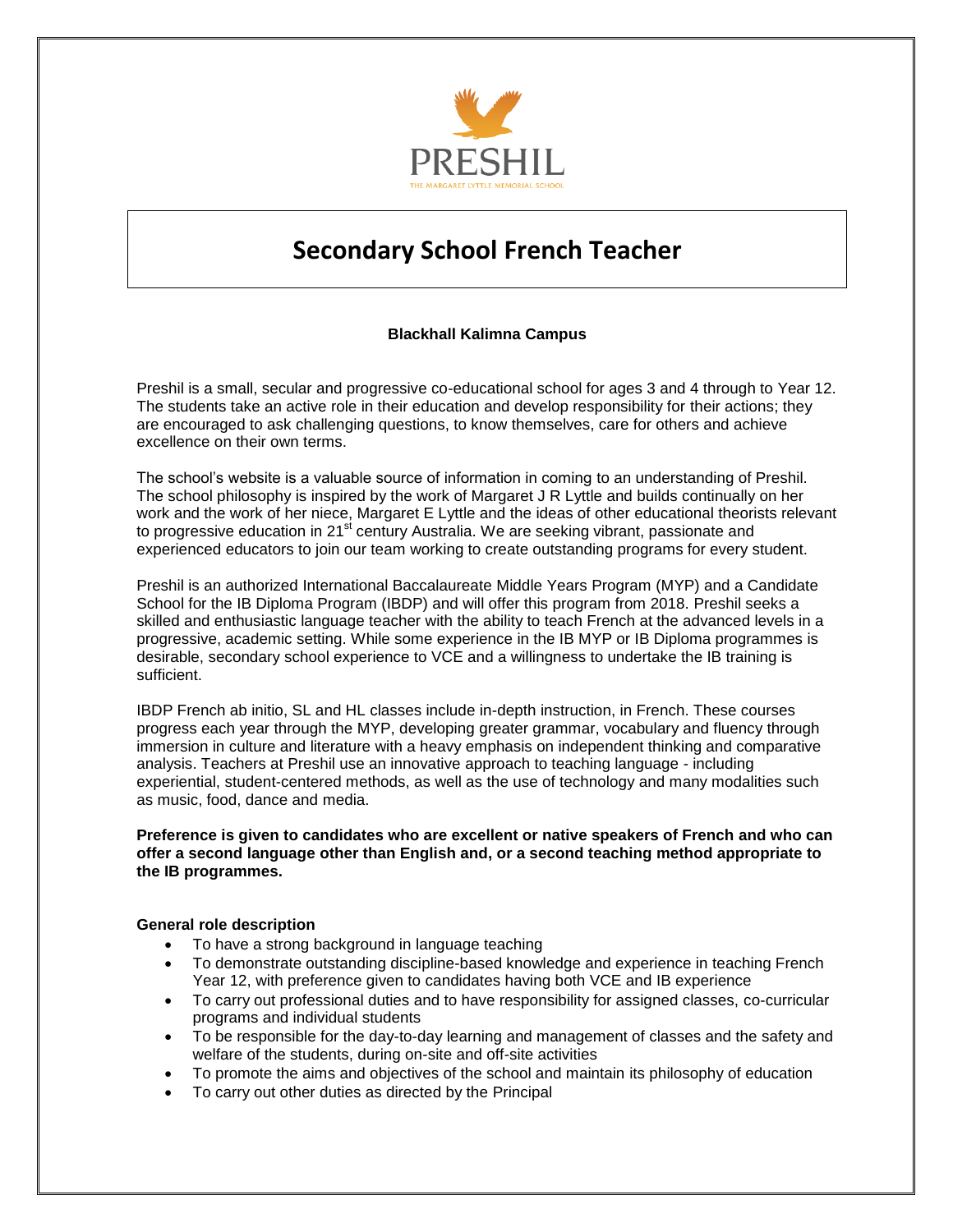## **Learning culture and relationships**

- Develop and model strong values based relationships with students, staff and parents
- Create and manage a caring, supportive, purposeful and stimulating environment which is conducive to student learning
- Follow up with individual students in regard to behaviour that does not align with school values
- Maintain a supportive culture with students and colleagues, safeguarding their health and safety
- Monitor and implement attendance procedures
- Encourage and initiate opportunities for student feedback on their learning and classroom experience
- Model exemplary professionalism and organizational behaviour

## **Planning and development of programs and policies**

- Participate in all required school meetings, parent evenings and whole school training events
- Contribute to the development and co-ordination of a particular area of the curriculum
- Ensure that school policies are reflected in daily practice
- Work within the terms of the current Preshil EBA

#### **Learning and teaching**

- Plan and deliver effective teaching and learning programs that align with the school philosophy, the MYP, the DP and the VCE
- Identify clear teaching objectives and learning outcomes, with appropriate challenge and high expectations for all students
- Work with colleagues to team teach as required
- Ensure the differentiation of learning to reflect different styles, abilities and interests
- Develop the social, emotional and cultural aspects of students' learning
- Ensure students work to the best of their ability and that organization and work habits are reviewed and developed in all classes

#### **Learning programs**

- To document unit plans using ManageBac to enable sharing of curriculum across the school and to develop scope and sequences for each subject
- Participate in the collaborative development and evaluation of curriculum, and monitor, through observation and evaluation, the effectiveness of the learning/teaching program
- Maintain up-to-date subject and pedagogical knowledge
- Select and use a range of different learning resources and equipment
- Personalize learning to ensure that every student is challenged at their own stage of learning
- Supervise and support the work of teaching assistants, trainee teachers and newly qualified teachers

#### **Feedback on learning and assessment**

- Maintain a regular system of monitoring, feedback and assessment, record-keeping and reporting of students' progress
- Regularly seek feedback from students on the effectiveness of the teaching

#### **Pastoral care and extra curricula – camps and activities**

- Participate in and organise co-curricular programs and activities that support the teaching program, such as excursions, social activities, sporting events, open days, performances, displays of student work, activities program and the school camps program
- Actively contribute to the wellbeing of students through mentoring of individual students, student forums, home groups and individual support